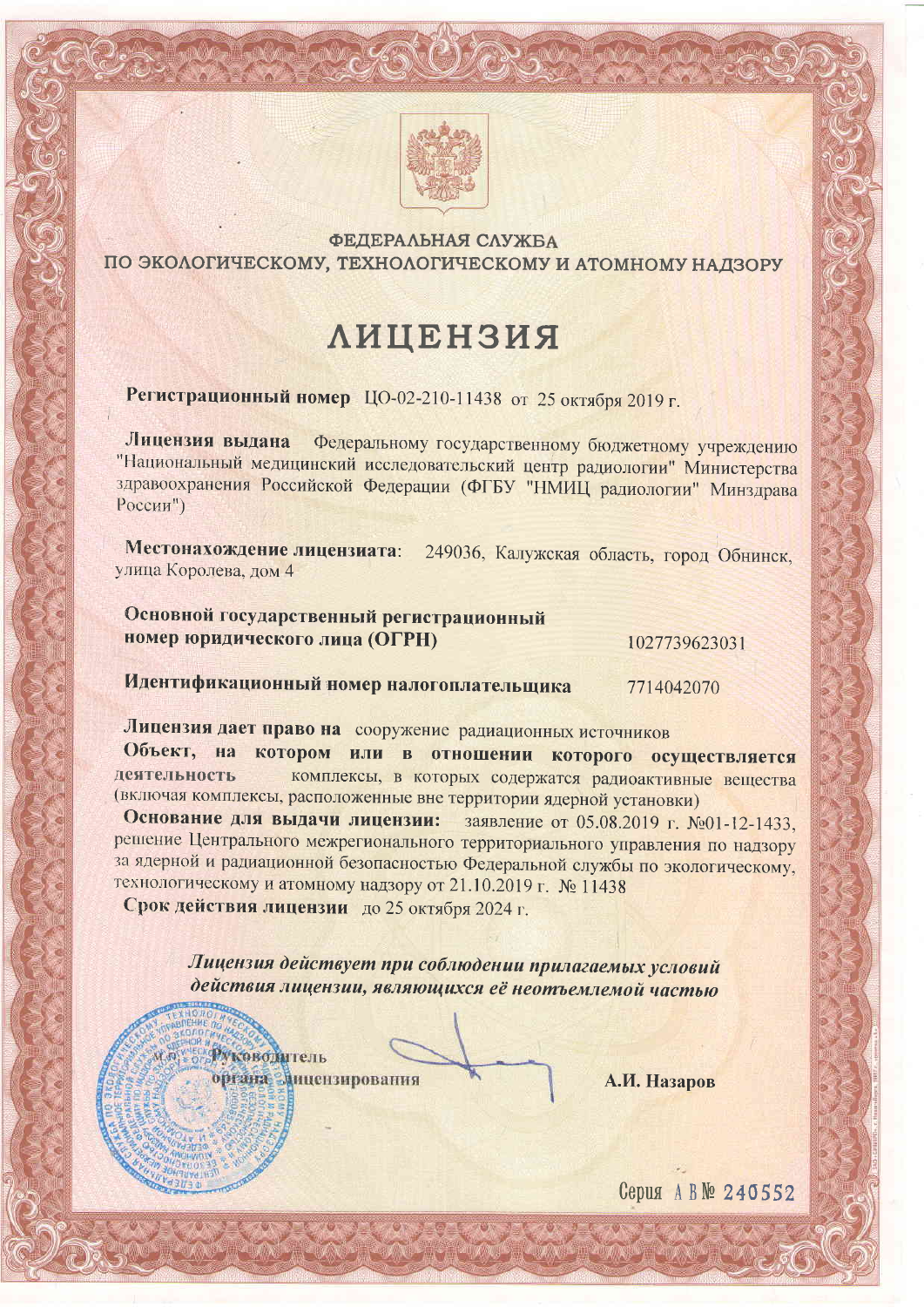$\mathbf{1}$ 

### ФЕДЕРАЛЬНАЯ СЛУЖБА ПО ЭКОЛОГИЧЕСКОМУ. ТЕХНОЛОГИЧЕСКОМУ И АТОМНОМУ НАДЗОРУ

### ЦЕНТРАЛЬНОЕ МЕЖРЕГИОНАЛЬНОЕ ТЕРРИТОРИАЛЬНОЕ УПРАВЛЕНИЕ ПО НАДЗОРУ ЗА ЯДЕРНОЙ И РАДИАЦИОННОЙ БЕЗОПАСНОСТЬЮ

## УСЛОВИЯ ДЕЙСТВИЯ ЛИЦЕНЗИИ

 $\mathbb{N}$  IIO-02-210-11438 от 25 октября 2019 года, дающей право на соорурадиационных источников, выданной Федеральному государственному жение бюджетному учреждению «Национальный медицинский исследовательский центр радиологии» Министерства здравоохранения Российской Федерации» (ФГБУ «НМИЦ радиологии» Минздрава России)

Объект, на котором и/или в отношении которого проводится заявленная деятельность: комплексы, в которых содержатся радиоактивные вещества (включая комплексы, расположенные вне территории ядерной установки).

### 1. ОБЛАСТЬ ДЕЙСТВИЯ ЛИЦЕНЗИИ

1.1. Лицензия выдана на основании документов, представленных ФГБУ «НМИЦ радиологии» Минздрава России:

- заявления ФГБУ «НМИЦ радиологии» Минздрава России от 05.08.2019 No 01-12-1433:

- копий учредительных документов;

- копии свидетельства, подтверждающего факт внесения записи ФГБУ «НМИЦ радиологии» Минздрава России в Единый государственный реестр юридических лиц;

- копии свидетельства о постановке на учет в налоговом органе;

комплекта документов обосновывающего обеспечение  $\overline{\phantom{a}}$ заявленной деятельности в соответствии с требованиями Приложения 3 «Административного регламента исполнения Федеральной службой  $\overline{10}$ экологическому, технологическому атомному  $\,$  M надзору государственной функции  $\Pi$ <sup>O</sup> лицензированию деятельности в области использования атомной энергии» утв. приказом № 453 от 08.10.2014г.;

- документа, подтверждающего оплату госпошлины за предоставление лицензии.

 $1.2.$ ФГБУ «НМИЦ радиологии» Минздрава России  $\, {\bf B}$ рамках лицензированной деятельности имеет право на:

- сооружение радиационных источников (комплексов, в которых содержатся радиоактивные вещества (включая комплексы, расположенные вне территории ядерной установки)), согласно проектной документации получившей положительное заключение ФАУ «ГЛАВГОСЭКСПЕРТИЗА РОССИИ» от 23 января 2018 года № 071-18/ГГЭ-11608/05 и разрешения на строительство № 40-27-344-2018 от 17 сентября 2018 года, выданного в доответствии с п.3, ч.5, ст.51

Заместитель руководителя управления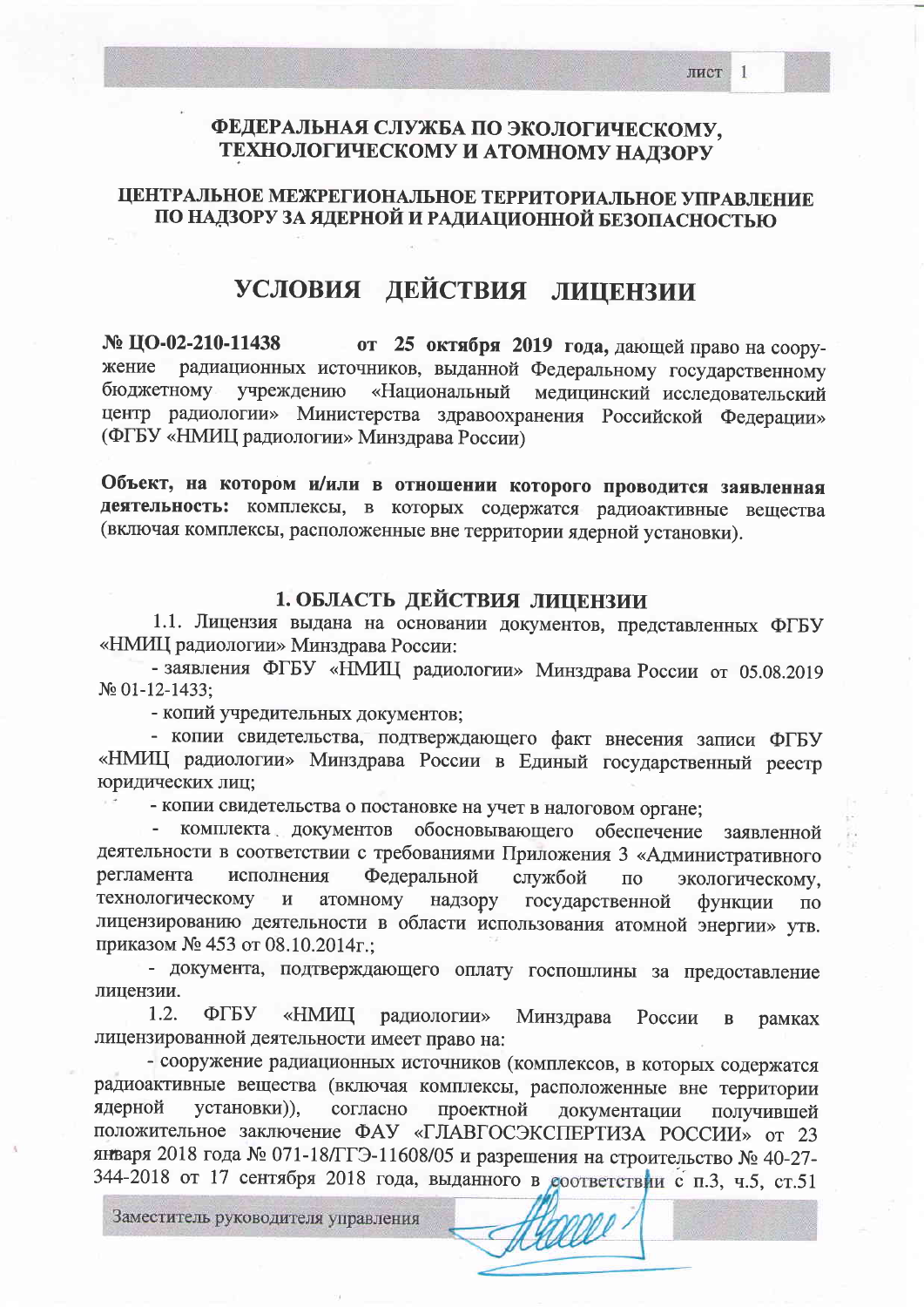«Градостроительного кодекса Российской Федерации» Госкорпорацией «Росатом», по адресу: Калужская область, Киевское шоссе, 108 км.

1.3. Ограничительные условия и конкретные места проведения работ должны соответствовать действующим санитарно-эпидемиологическим заключениям (СЭЗ).

### 2. ОБЩИЕ ТРЕБОВАНИЯ И УСЛОВИЯ

2.1. ФГБУ «НМИЦ радиологии» Минздрава России (далее - Предприятие) обязано обеспечить выполнение работ по лицензированной деятельности с соблюдением:

- законов и иных нормативных правовых актов Российской Фелерации в области использования атомной энергии;

- критериев и требований по безопасности, установленных нормами и правилами, руководствами, методиками и инструкциями (далее - нормативная документация), относящихся к сфере деятельности Ростехнадзора, в части, касающейся лицензированной деятельности;

- требований государственных и отраслевых стандартов, нормативной, конструкторской и производственно-технологической документации;

- требований программ обеспечения качества (ПОК):

- требований настоящих Условий действия лицензии (далее - Условия).

2.2. Предприятие обязано в срок до 30 дней от даты получения лицензии представить в отдел, осуществляющий надзор, копии соответствующих распорядительных документов:

- о введении ее в действие;

- о назначении должностных лиц, ответственных за выполнение Условий.

 $2.3.$ Предприятие обязано обеспечивать условия ДЛЯ проведения представителями Ростехнадзора инспекций и другой служебной деятельности, обусловленной руководящими документами Ростехнадзора, представлять им необходимую документированную информацию, относящуюся к лицензированной деятельности.

2.4. Предприятие обязано поддерживать производственно-технологический потенциал, численность и квалификацию персонала на уровне, достаточном для обеспечения качества лицензированной деятельности.

2.5. При вводе в действие новых нормативных документов и изменении действующих, Предприятие обязано обеспечить изучение и проверку знаний новых норм и правил у персонала осуществляющего лицензированную деятельность.

2.6. При изменении требований действующих и вводе в действие новых нормативных документов, Предприятие обязано проводить анализ влияния на качество выполняемых работ по лицензированной деятельности выявленных отступлений от новых требований, разрабатывать и реализовывать мероприятия по устранению отступлений, влияющих на качество.

2.7. Предприятие обязано перед началом работ на конкретном объекте, направить в уполномоченные на осуществление государственного строительного надзора федеральный орган исполнительной власти, орган исполнительной власти субъекта Российской Федерации или уполномоченную организацию, осуществляющую государственное управление использованием атомной энергии и

Заместитель руководителя управления

HUOLLO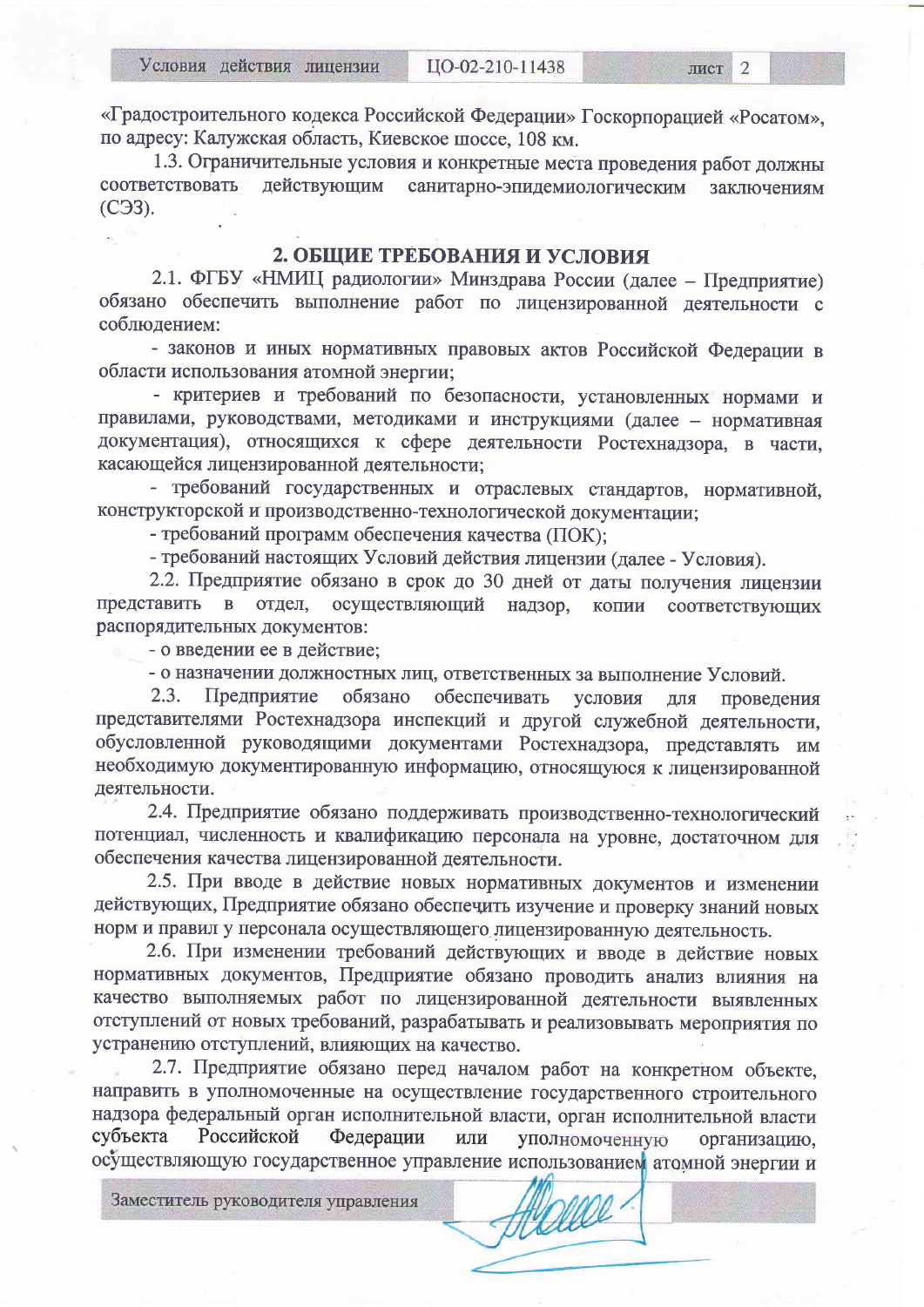государственное управление при осуществлении заявленной деятельности, о дате начала работ на объекте и о наличии лицензии, а так же предоставить перечень документов в соответствии со статьей 52 части 5 №190-ФЗ, от 29.12.2004 г.

2.8. Предприятие обязано информировать Центральное межрегиональное территориальное управление по надзору за ядерной и радиационной безопасностью (далее - Центральное МТУ по надзору за ЯРБ) Ростехнадзора о новых сведениях или об изменении представленных на этапе получения лицензии сведений. в течение 15 рабочих дней со дня получения новых сведений либо изменения имеющихся сведений.

2.9. Предприятие обязано информировать Центральное межрегиональное территориальное управление по надзору за ядерной и радиационной безопасностью (далее – Центральное МТУ по надзору за ЯРБ) Ростехнадзора о новых сведениях или об изменении представленных на этапе получения лицензии сведений, в течение 15 рабочих дней со дня получения новых сведений либо изменения имеющихся сведений.

2.10. При реорганизации юридического лица (лицензиата) в форме преобразования, изменении его местонахождения или наименования, предприятие обязано в течение 15 рабочих дней подать в Центральное МТУ по надзору за ЯРБ Ростехнадзора заявление о переоформлении лицензии. Ранее выданная лицензия подлежит возврату в Центральное МТУ по надзору за ЯРБ Ростехнадзора.

#### 3. СПЕЦИАЛЬНЫЕ ТРЕБОВАНИЯ И УСЛОВИЯ

3.1. Предприятие несет ответственность за нарушение законодательства Российской Федерации в области использования атомной энергии в соответствии со статьями 37 и 61 Федерального закона «Об использовании атомной энергии» № 170-ФЗ от 21.11.1995г.

3.2. Государственный надзор за выполнением Предприятием требований настоящих Условий осуществляет Отдел по надзору за строительством, монтажом и изготовлением оборудования для ЯРОО Центрального МТУ по надзору за ЯРБ Ростехнадзора. Надзор за деятельностью Предприятия на объектах, на которых выполняются работы, осуществляют Отделы инспекций на объектах соответствующих МТУ по надзору за ЯРБ Ростехнадзора.

3.3. В срок до 15 февраля Предприятие обязано представлять в Центральное МТУ по надзору за ЯРБ Ростехнадзора:

- годовой отчет об объемах выполненных работ в рамках лицензированной деятельности с исчерпывающей информацией об их качестве (претензии, рекламации и пр.);

- отчет о выполнении настоящих Условий;

- сведения об организациях, которые в течение отчетного периода предоставляли услуги при осуществлении лицензированной деятельности и наличии у них соответствующих лицензий Ростехнадзора.

3.4. Настоящие Условия могут изменяться по заявлению Предприятия или по инициативе Федеральной службы по экологическому, технологическому и атомному надзору.

Alexees ,

Заместитель руководителя управления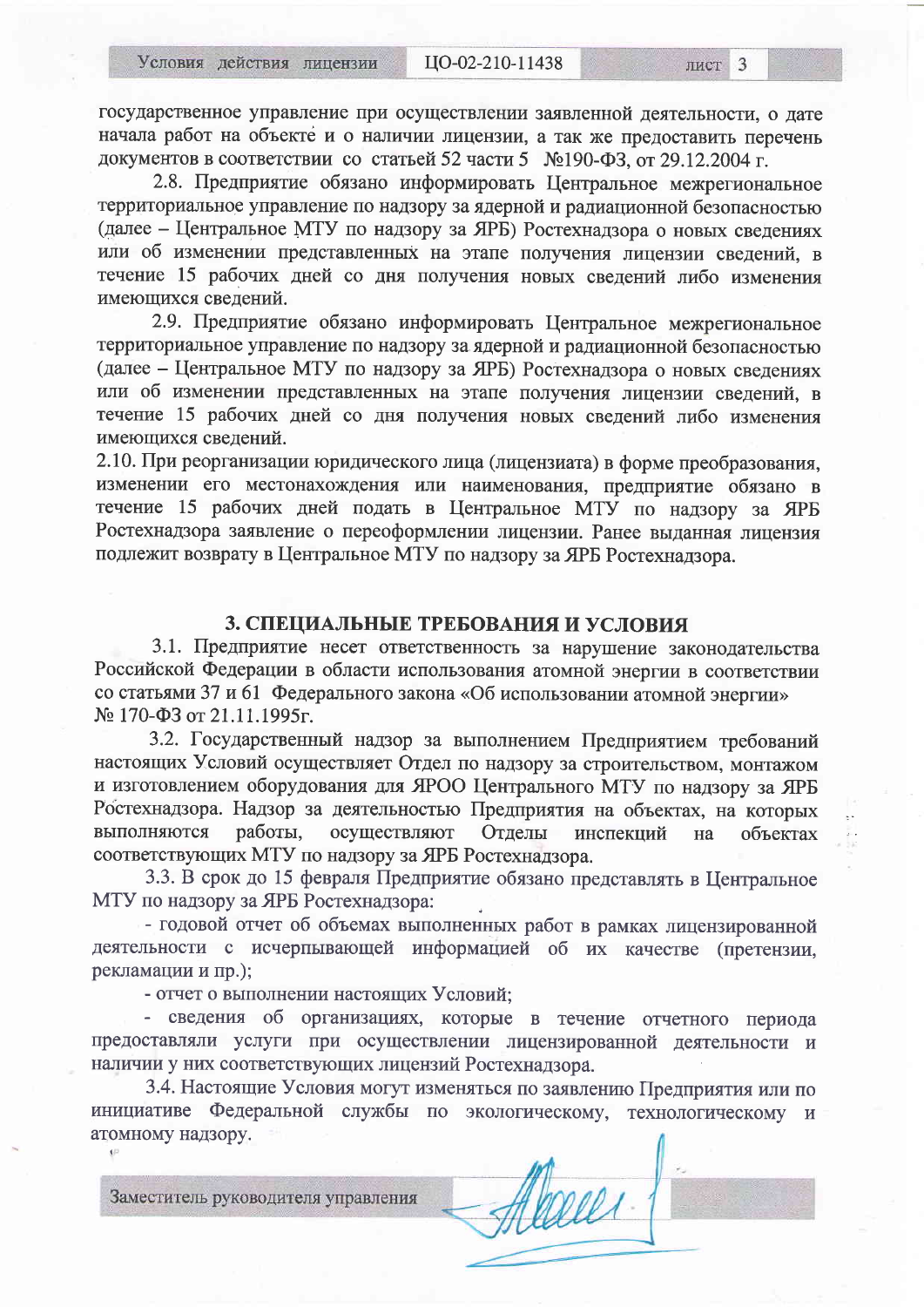3.5. Лицензия не подлежит передаче другому лицу, ее действие не распространяется на других лиц, осуществляющих деятельность совместно с лицензиатом, в том числе по договору о сотрудничестве, а также на юридических лиц, одним из учредителей которых является лицензиат.

3.6. Действие лицензии прекращается при ликвидации или реорганизации Предприятия.

3.7. Центральное МТУ по надзору за ЯРБ Ростехнадзора может в одностороннем порядке приостановить действие, аннулировать лицензию или откорректировать Условия ее действия в случаях:

- несоблюдения настоящих Условий;

 $\Delta \sim 10^{-11}$ выявления неизвестных ранее факторов, снижающих качество лицензированной деятельности:

- невыполнения Предприятием предписаний об устранении выявленных нарушений настоящих Условий.

poel Заместитель руководителя управления А.А. Соколов ДЛЯ РЕГИСТРАЦИИ ЛИЦЕНЗИЙ